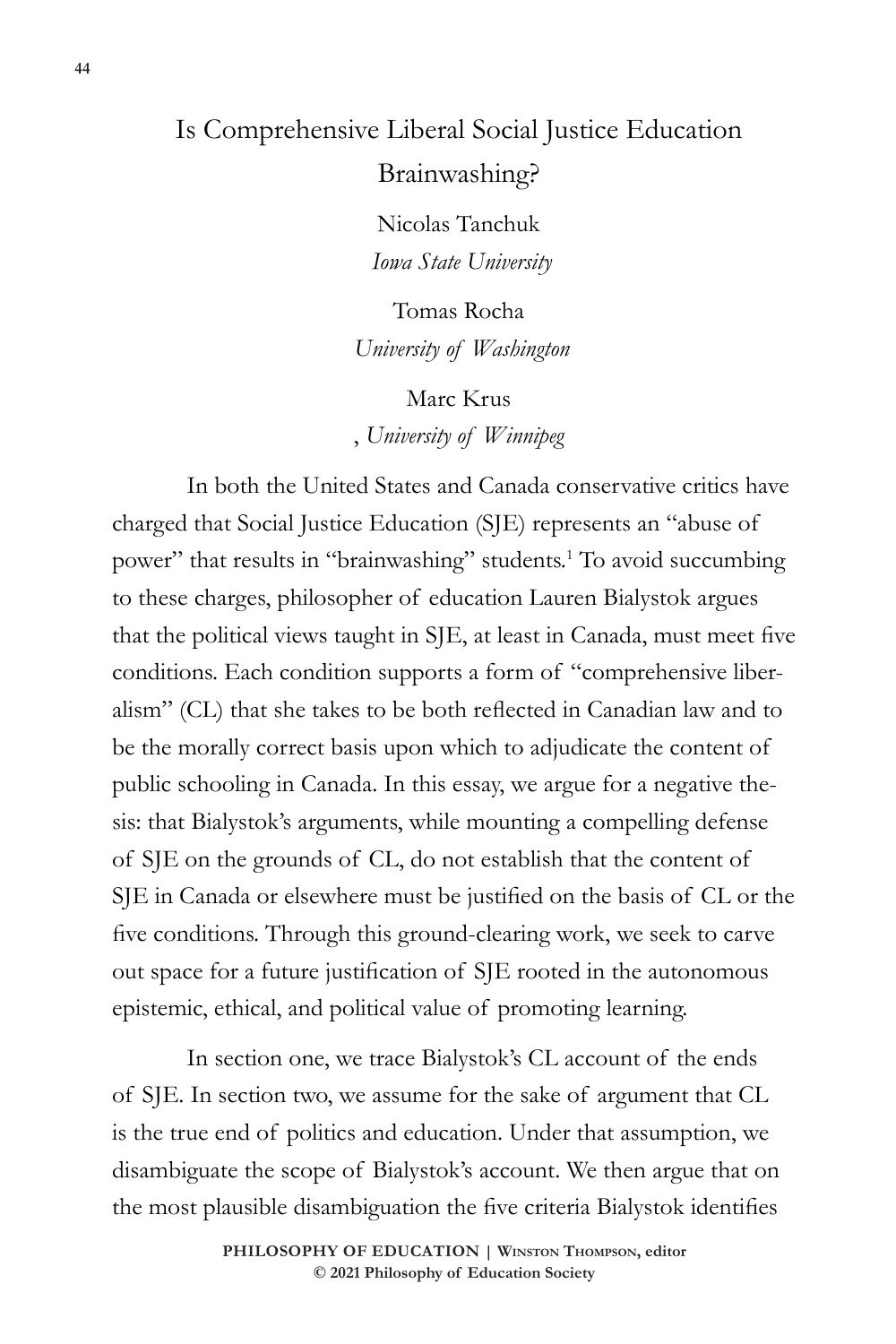depend not only on the justification of CL as the proper end of politics, but also on an absent justification for imposing the proper end of politics on education. In section two, we drop the assumption that CL is true and argue that the burden of normatively justifying CL against dissent about the ends of politics is not met by leading CL theorists. Such justification, we claim, is nevertheless critical in responding to parental dissent, which may not accept the terms of the dominant present political culture. We conclude that an adequate justification of SJE would need to meet (at least) the two challenges that we raise.

## BIALYSTOK'S CL THEORY OF SJE

SJE is a concept that, as Bialystok argues, is difficult to find unobjectionable. "No one proudly opposes 'social justice,'" Bialystok claims, "[the] battle is only in the definition: everyone wants to claim it for their own."2 Setting aside the question of whether one *must* endorse some conception of the just society, conservative critics have found much that, at least to them, is alarming within the web of practices standardly described as instances of SJE. In the United States, President Trump's recent executive orders, speeches, and social media missives have targeted the work of social justice educators, in one case asserting it is nothing less than "child abuse."3 Conservative critics in Canada have charged that SJE is a form of ideological "brainwashing" that represents "an abuse of power."4 For these state officials and many they represent, SJE's current practice is not the benevolent force it is widely perceived to be in faculties of education. It is perceived instead to be a form of indoctrination into what are, at best, a controversial set of political commitments that parents might (and often do) rightly reject. At worst, the political values foregrounded in SJE are perceived to be a set of misleading falsehoods about how people ought to think and live together in society. To respond to these real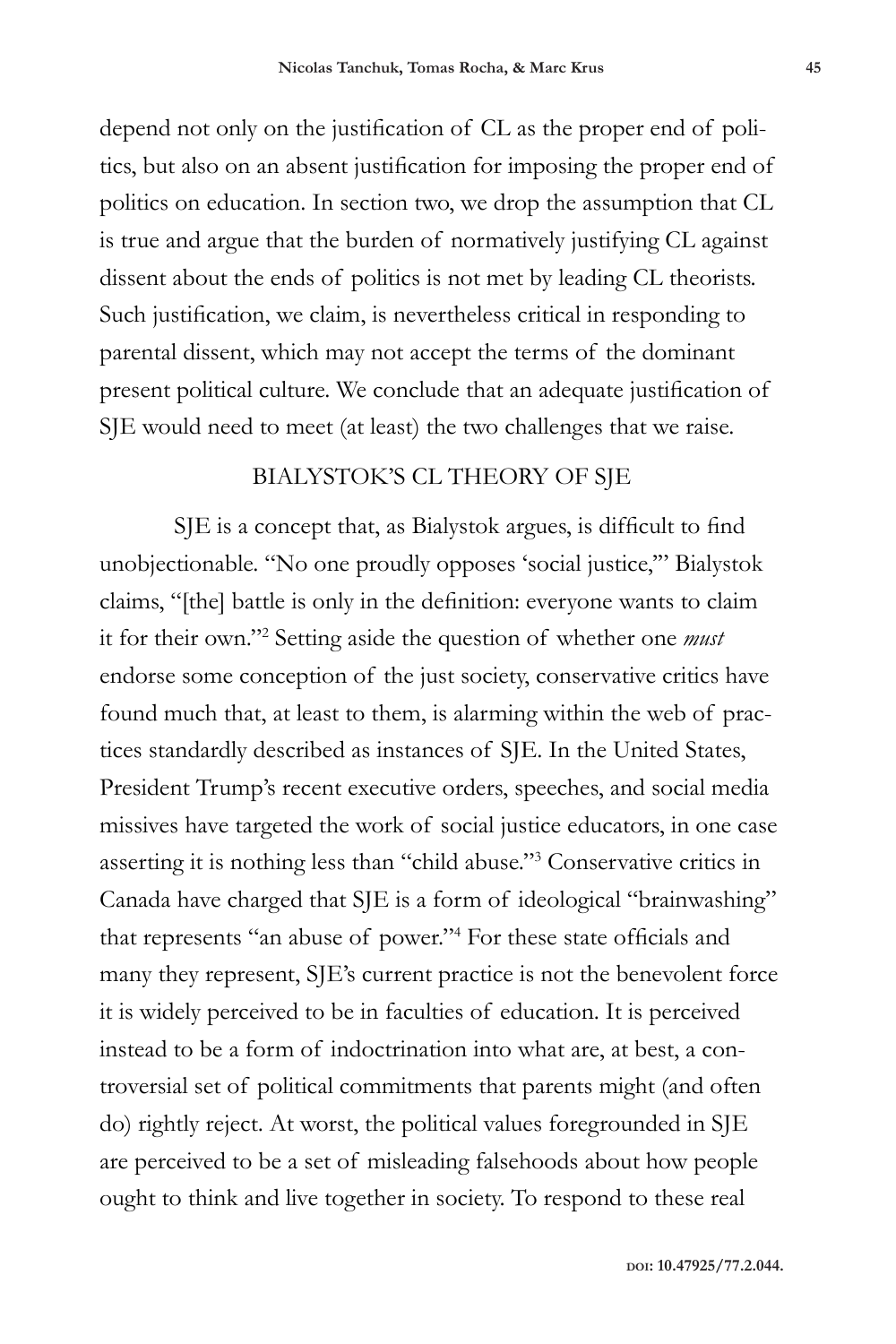political challenges, Bialystok rightly claims that a justification is owed which shows that the considerable power wielded by state education systems is not being misused when teachers engage in SJE.

Bialystok's nuanced argument seeks to fill this void. First, she seeks to empower SJE teachers by providing arguments sufficient "to respond to allegations of brainwashing" that are rightly regarded as unfounded. Second, Bialystok seeks "to reinforce objections to actual instances of inappropriate education or indoctrination" under the auspices of SJE.<sup>5</sup> Bialystok's second task, in our view, is as important as the first. For everyone can imagine *some* form of political education under the purport of "justice" that would be damaging and harmful and that should be opposed. To meet both goals, Bialystok argues, SJE at least in Canada, must be grounded in a form of CL that is now present in Canadian positive law.

Bialystok claims that educators cannot avoid nor should they avoid teaching substantive political views. The political views that they teach both generally and as a part of SJE, however, must, according to Bialystok, meet five criteria:

- 1. have legislative backing in the form of such precedents as the *Charter*, human rights codes, and current policy;
- 2. be compatible with reasonable pluralism;
- 3. not engage in partisan politics or political activism that students do not choose;
- 4. be connected with developing skills for democratic engagement; and
- 5. respect students' freedom to abstain from activities that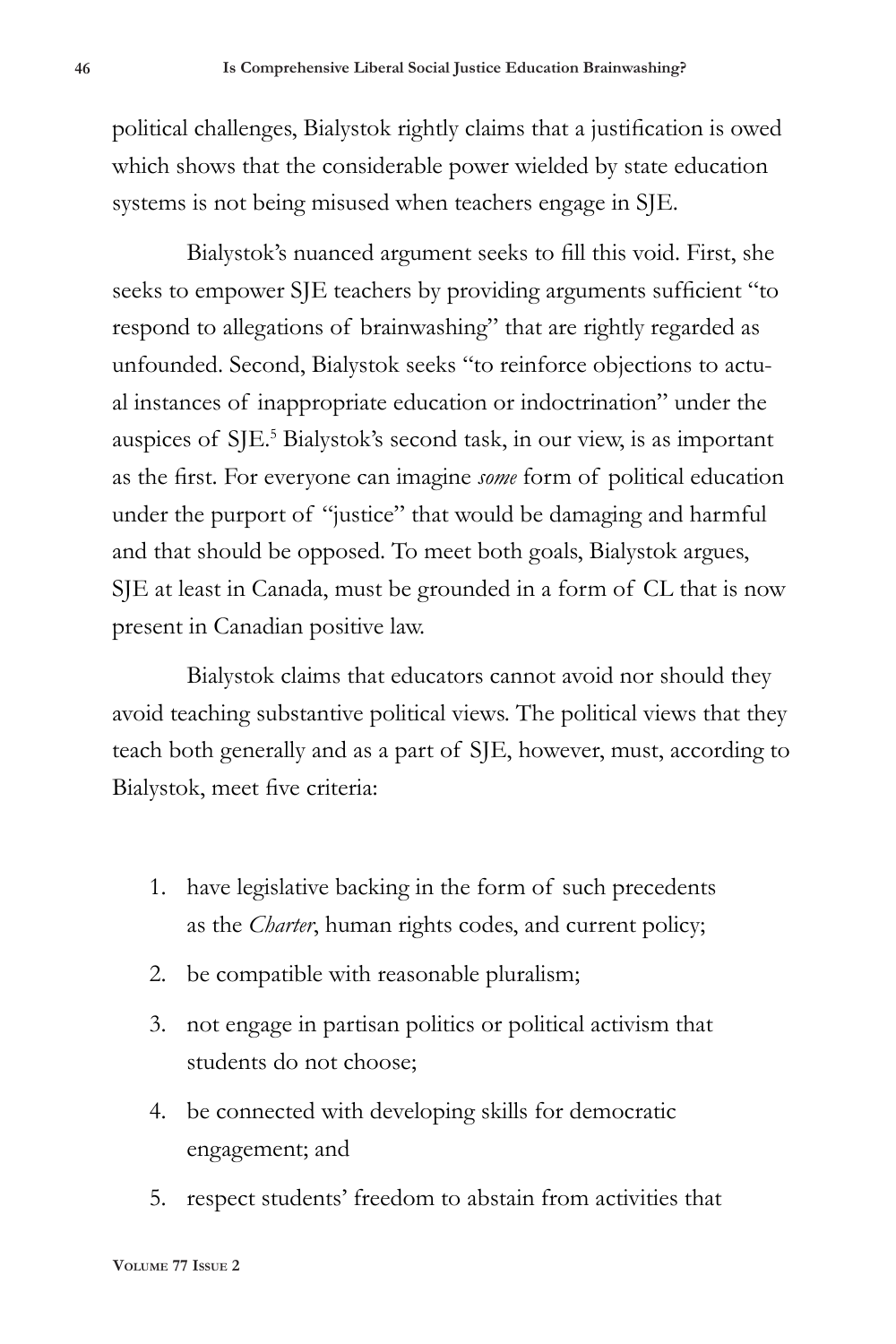contravene their own (emerging or tentative) comprehensive doctrines<sup>6</sup>

These five conditions reflect CL political values that although not endorsed by all citizens are rightly seen as necessary sources of justification for teachers' work in schools in Canada's liberal democracy. Bialystok allows that these conditions may not be sufficient, due to the complexity of the issues in SJE, but holds that they are at least necessary for justifying the teaching of political views.7

To arrive at this conclusion, Bialystok starts by rejecting the possibility of providing a purely political conception of justice that is neutral in aim between reasonable and competing comprehensive ethical doctrines. Here, Bialystok departs from both the early and late John Rawls, but follows many, perhaps the majority, of leading philosophers of education.<sup>8</sup> As Bialystok reports, Rawls thought it illiberal to forge justice upon any comprehensive conception of the good life but struggled to articulate how his purportedly neutralist account could avoid relying upon such a conception.<sup>9</sup> The difficulties Rawls's account faces are especially acute in the domain of civic education, where the state seems quite unavoidably involved in character formation and where liberal character is but one option.<sup>10</sup> Given Rawls's inability to find a neutral basis for his theory of justice, one might draw the conclusion that *liberalism* is incoherent, failing some other free-standing neutralist account of justice. Most philosophers of education, like Bialystok, have instead followed political philosopher Joseph Raz in claiming instead that liberalism remains the morally correct basis of our institutions, but is itself an at least partly comprehensive and partly perfectionist moral doctrine.<sup>11</sup>

For those, like Bialystok, who accept CL, liberal values—how-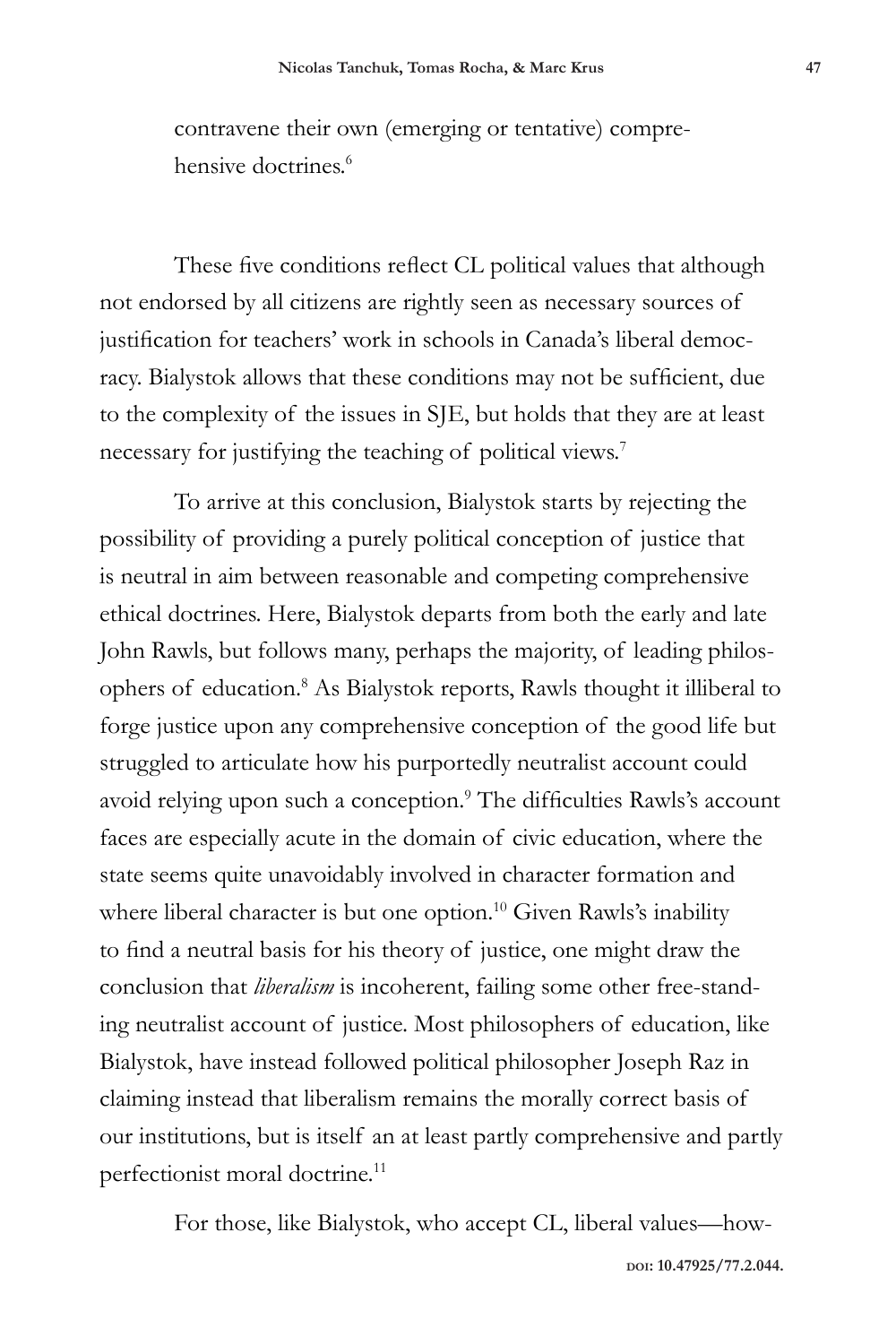ever specified—must take moral priority *over* everyone's other commitments, shaping and regulating them across the public and private spheres in any case of conflict.12 No moral doctrine inconsistent with liberalism, CL theorists hold, therefore, can be true.<sup>13</sup> But many conflicting and more comprehensive moral doctrines can be consistent with liberalism so construed. On standard treatments of CL, what all such comprehensive doctrines must share is a fundamental respect for individual autonomy, which it is claimed, forms a necessary part of a good life in modern pluralistic societies.14Autonomy, though not defined by Bialystok, is standardly understood, following Rawls, as the individual freedom to "form, revise, and rationally pursue a conception of the good."15 On such accounts, respect for "reasonable" pluralism about the ultimate ends of life is presupposed by the respect for liberal autonomy, as a condition of its exercise.<sup>16</sup> For to meaningfully develop and exercise autonomy, construed as the ability to choose between conceptions of the good life, one must be aware of, able to deliberate upon, and *actually live* alternative pictures of the good. For the CL theorist, any person who fails to respect individual autonomy and who rejects the demand to tolerate the existence of many incommensurable views of the ultimate good is at odds with this picture and is in some sense *worse than* a person who affirms its core values.

Four of Bialystok's conditions above, (2-5) derive directly from CL's commitment to autonomy and pluralism about the good life. Condition (2), *respect for reasonable pluralism* affirms a respect for a plurality of conceptions of ultimate ends, which, as noted, CL takes to be a part of adequately respecting individual autonomy. Condition (3), that political teaching must *not engage in partisan politics or political activism that students do not choose* is simply to respect students' autonomy, where such autonomy is understood as the ability to form, revise, and rationally pursue one's projects by choosing between incommensurable ultimate

**Volume 77 Issue 2**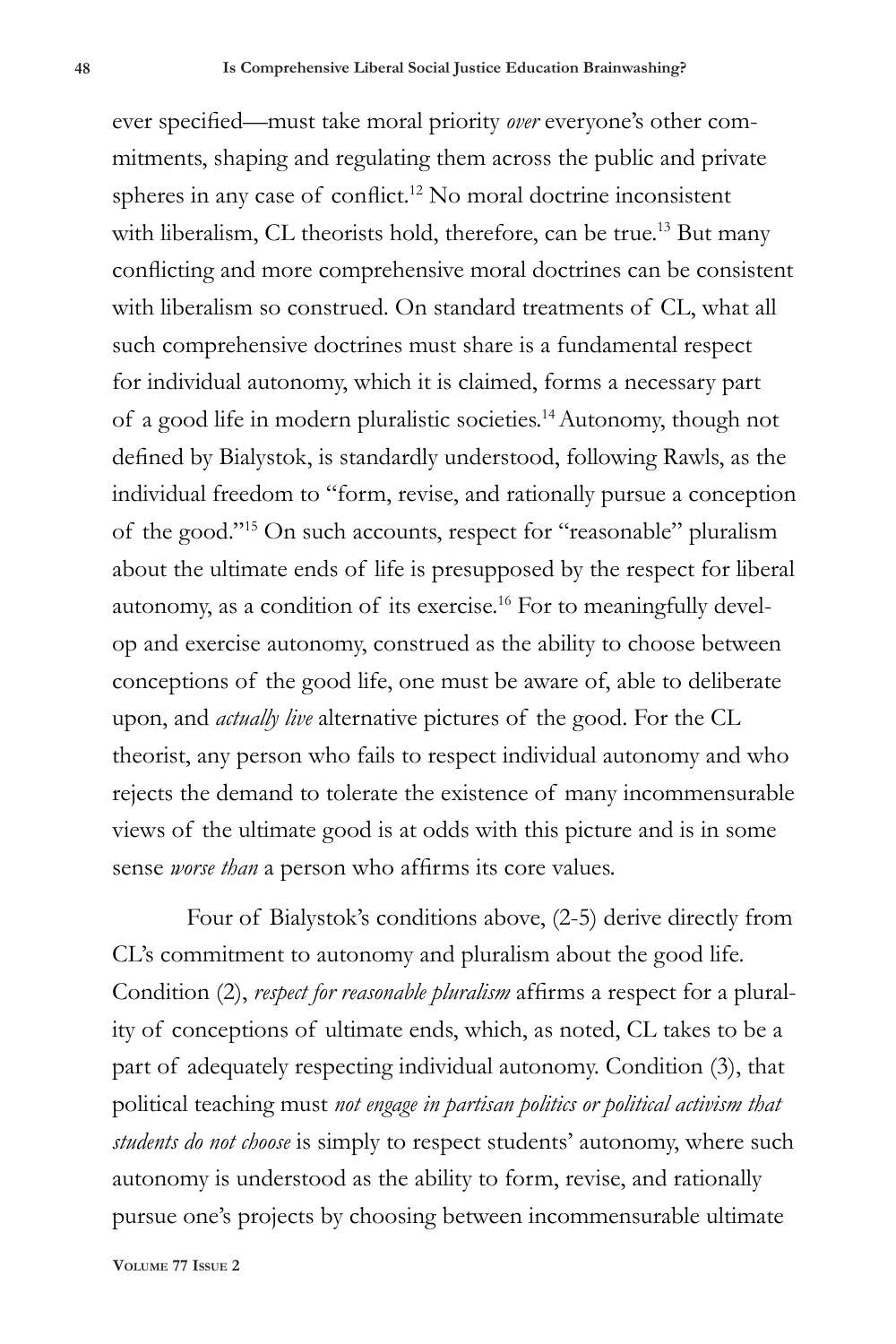ends. According to Bialystok:

there is a critical difference between teaching students to think about the world in such a way that may motivate independent political involvement, and requiring students to defend or oppose particular parties or polices. . . . signing students up for rallies or marching them down to City Hall inhibits students from forming their own conclusions autonomously.17

At the same time, in Bialystok's picture, teachers can and should teach students to respect CL and individual autonomy, even *if*  they reject that value. On comprehensively liberal SJE, students should learn to respect and tolerate others' choice—for example, to live an LGBTQ\* life or to have an abortion—and bracket any perceived moral obligations that conflict. Thus, on the basis of (2), Bialystok argues that:

> The view that abortion is evil is inherently unaccepting of the view that it is a personal choice, but not vice versa. It is therefore defensible to teach that abortion is a personal choice while acknowledging that some individuals and institutions condemn it, yet indefensible to teach, for example, the Catholic catechism as incontestable fact<sup>18</sup>

In teaching the former but not the latter values, teachers educate students to contribute to an autonomy-respecting culture reflecting CL in the values they affirm and reject.

Condition (4), *be connected with developing skills for democratic engagement*, according to Bialystok, elaborates on (3) by allowing that "com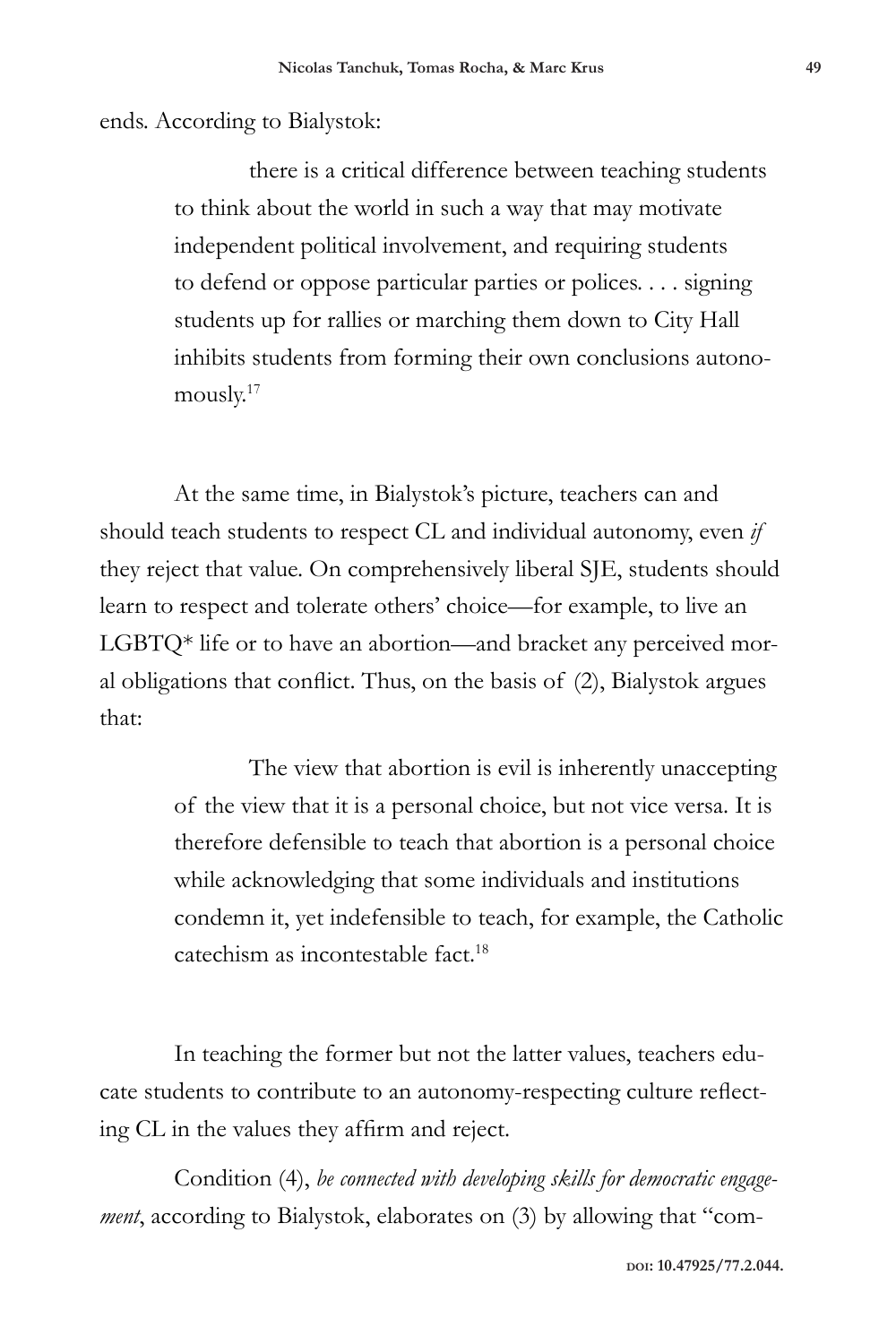prehensive doctrines may be taught or endorsed," but insists that "they should be accompanied by the development of age-appropriate skills such as critical thinking, logic, and media literacy, that will help prevent any doctrines from becoming dogma and ensure lifelong reflection about substantive views."19 Students, here, are required to reflect cognitively on their options and the information that they use to guide their pursuit of chosen ends.

Condition (5), *respect students' freedom to abstain from activities that contravene their own (emerging or tentative) comprehensive doctrines,* like (3), insists on respect for students' individual autonomy by requiring teachers to respect "substantive commitments" that students arrive with when they come to class. According to Bialystok, "we now accept it is profoundly objectionable to force a student to pray in school or to pledge allegiance to something she rejects. Likewise it is illiberal to force students to participate in social justice activities that they find repugnant, even if the activities are otherwise justified."20 Bialystok asserts that students should be "exposed" to such activities, consistent with the conditions necessary for developing autonomous choice between conceptions of the good, but "entitled to hold their own opinions."21 Bialystok's first principle, *have legislative backing in the form of such precedents as the Charter, human rights codes, and current policy*, as we read it, is not a constituent of CL but is an expression of it in Canada. If, as Bialystok argues, CL is instantiated in Canadian legal practice, then to follow *Canadian* laws, at least in broad strokes, is to adhere to CL practices and the legitimately produced rules of a CL society.

## DO THE MORAL PURPOSES OF SJE FOLLOW FROM CL?

It is unclear whether the five conditions in Bialystok's account are intended to apply only to present Canadian society or to Canadian society *at any point in time*. If the latter, then difficulties arise. Even if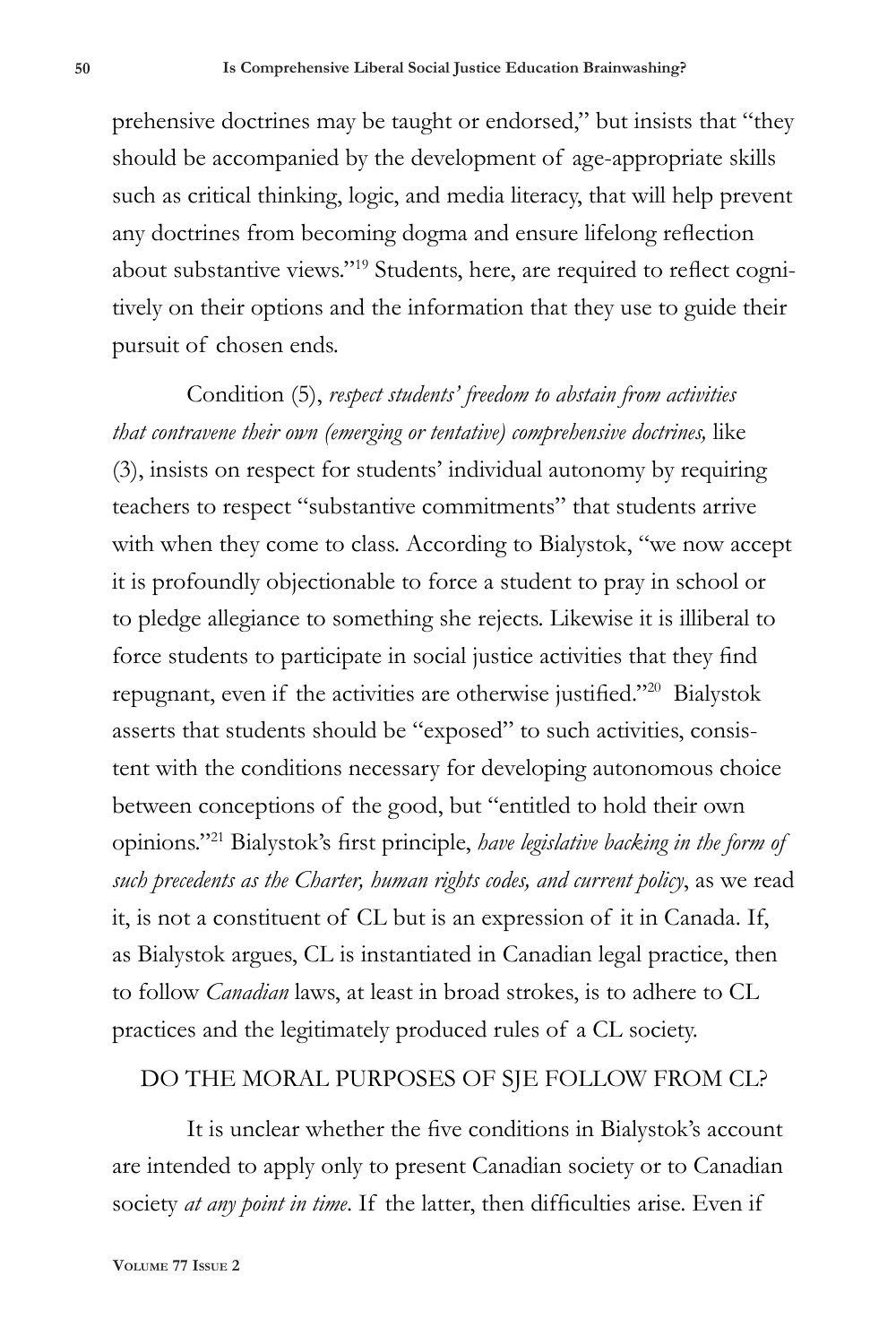we suppose that CL is true, consider the many instances in Canadian history wherein the core commitments of CL were not yet instantiated in law. Prior to the *Persons* case, for example, white women settlers were denied the vote. Canadian law, as it was interpreted prior to that point, nowhere contained the idea that white women were persons, to say nothing of Indigenous women. If we assume CL is morally true and CL entails respecting all women as politically autonomous equals in society, then surely a social justice educator prior to the *Persons* case would have a general moral and political obligation to bring about women's suffrage. To deny this is to reject CL's respect for individual autonomy.

If CL rightly regulates the normative content of *education*, as CL theorists like Bialystok claim, then how could an SJ educator deny that she has a normative moral obligation to *educate* her students to recognize the value of all women's autonomy and the arguments in favor of their right to vote? Under CL's moral values, a teacher would seem called to subject any view that rejects women's basic rights to robust criticism, wherever practically possible, and to advance CL's truth. There may be pragmatic constraints on an educator's ability to realize this moral goal—perhaps the threats of patriarchal, racist, or colonial men in society would make it dangerous to teach CL's truths—but that would not make it *morally* unjustified as an aim. A teacher who taught against this form of sexism at this point in history would not, however, by hypothesis, be backed by any law. So (1) would seem to be unnecessary for morally justified CL SJE, at least in some cases.

Bialystok's defender might object that our counterexample does not undermine her account because one could teach from the law's commitment to the autonomy of white male settlers and argue for an extension of this respect to women. Of course, we think this is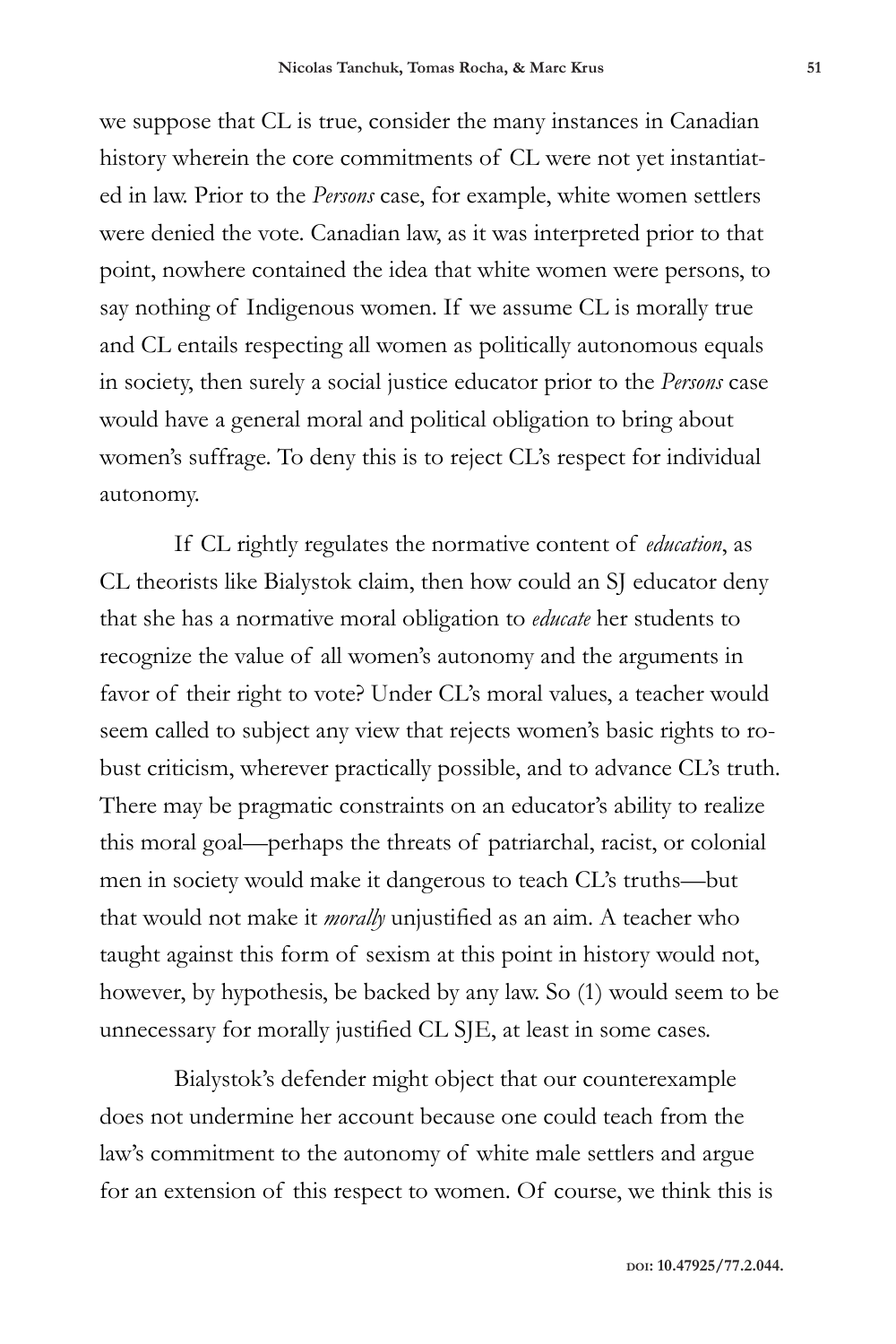possible. But we think it is not possible at the time of the case without conceptual innovation that challenges and rejects the explicit restriction of this respect in law *only* to male settlers. A dilemma arises here: On one hand, if any legal *ideal*—for example, the goal of promoting wellbeing or natural justice could be reinterpreted and extended in *any way*—then condition (1) is no restriction on SJE at all. For *any* political view will derive from some view of wellbeing and justice. Alternatively, if condition (1) has teeth and restricts teachers to the *present leading interpretations* of the positive law, then the innovation above is precluded prior to the *Persons* case in SJE but morally desirable.

Perhaps, all five conditions apply only to *present* Canadian society, where CL, as Bialystok claims, has been well established in legal practice, even if not throughout all of society (p. 426). Let us suppose for the sake of argument that it is true that CL is well instantiated in Canadian law. If that's right, then because the bulk of Canadian law and legal principles reflect CL, then, one might think with Bialystok, that Canadian law imposes what are largely legitimate and justifiable constraints on SJE. If one cannot find at least some legal basis for the content one wants to teach to students, then, as Bialystok argues, one is engaged in an illegitimate practice: "brainwashing," as conservative critics charge.22 This makes the justification of (1) contingent upon the justification of CL as the end of education but now seems redundant: CL does the justificatory work, not the law.

A second objection can be brought against using CL to regulate SJE, even while assuming CL is the proper end of politics. Not *only* must CL be the proper end of *politics* to regulate SJE, but there must also be justification for imposing CL as the proper end of politics on education as *education's* proper end. For all that's been shown, it's possible that even if CL is the proper end of politics, as Bialystok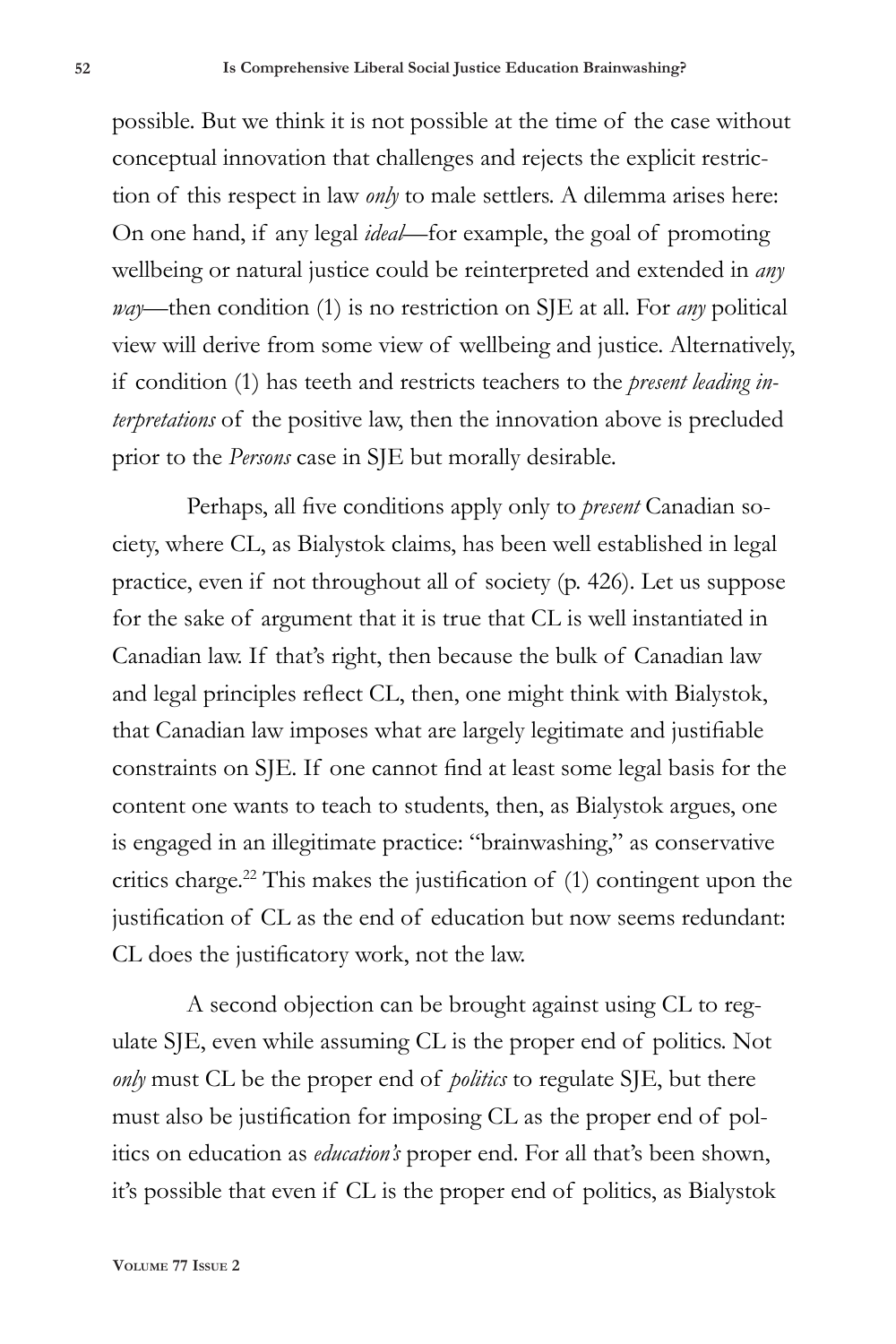claims, that education has its own ultimate purpose independent of the purpose of politics. One possibility is that there is an institutional division of labor in the pursuit of a value-pluralist account of the good life. Perhaps medicine's telos is health, education's telos is promoting learning,<sup>23</sup> and the telos of politics and law is promoting autonomy and reasonable pluralism. Within such a picture, CL values might sometimes rightly defer to health promotion in medicine, for example, in cases where respect for individual autonomy conflicts with ensuring basic public health. Analogously, individual autonomy might sometimes take a backseat to promoting learning in educational institutions. This is not to deny that CL values still might play a role in civic education but may be overridden, for example, by compulsory attendance laws, to ensure all acquire a threshold of academic knowledge and skill that is valuable in its own right. Education and health might defer to CL values in politics, law, and other spheres of civil society. Politics may provide many of the services that create schools, but it does not follow from that fact that the purposes of politics rightly subsume those of education. The opposite may even be true: politics might *serve* education. A further argument is needed to bridge the gap between the true account of the ends of politics and the true ends of K-12 schooling in specific.

## IS CL THE END OF POLITICS?

Even if it could be shown that CL, *if* true, should regulate education, it is a further question whether CL is true. Is Canadian liberalism and its CL underpinnings the end of history? We are not yet convinced. If respect for individual autonomy to choose between systems of ultimate ends is to regulate all spheres of social and political life, as the CL theorist claims, then this priority must be justified over any competing conception of the good life that rejects this value.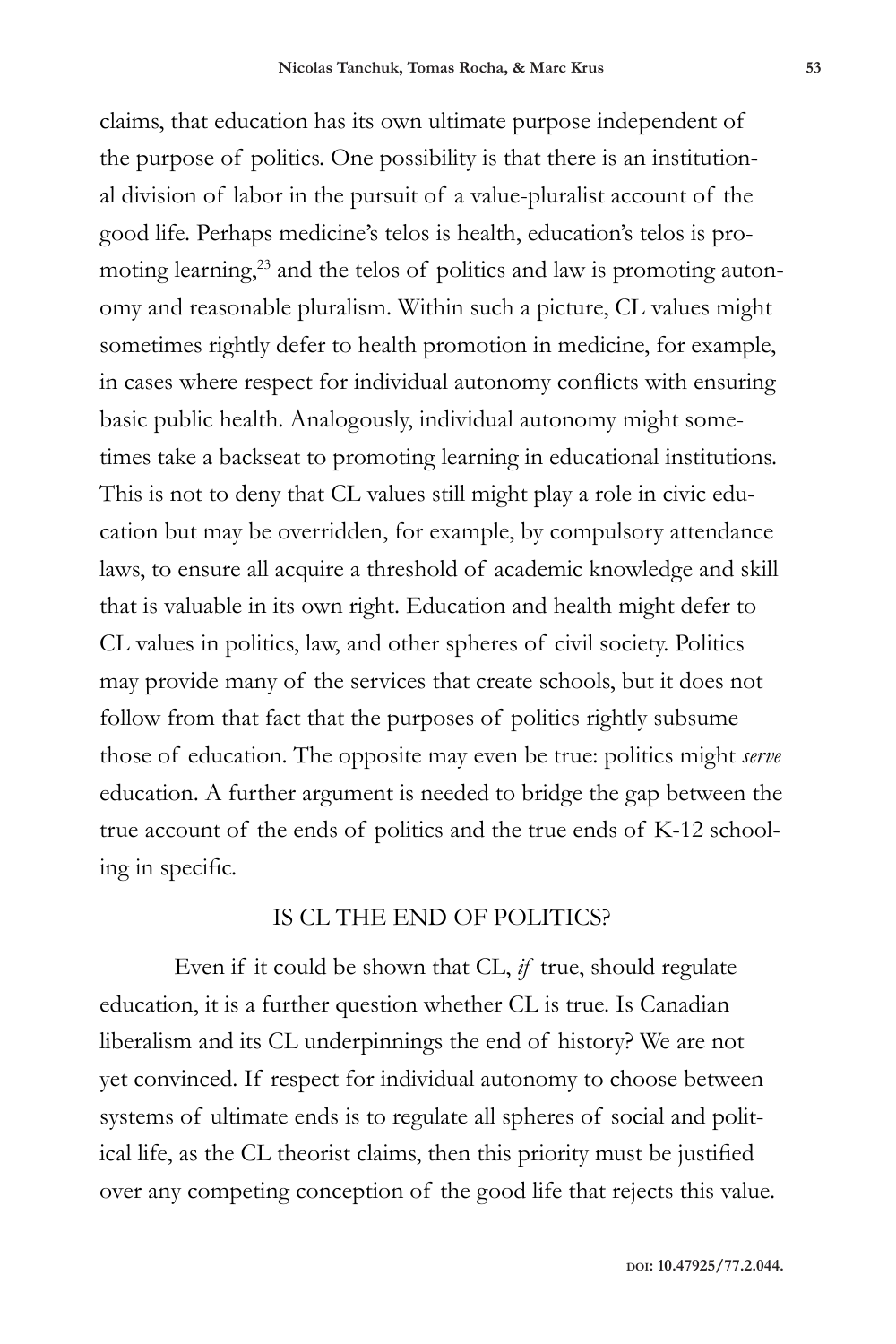Otherwise, it's unclear why it is *normative* at all. If CL's commitment to autonomy is not justified over alternatives, then it is better *described* as a prejudice of CL thinkers, one which is morally optional for others to endorse.

Bialystok, in our view, provides an excellent account of the dialectic between neutralist liberals, who sought to avoid perfectionist commitments to any conception of the good life, and perfectionist communitarians like Charles Taylor and Michael Sandel, who argue that it is impossible to reason about justice without relying on perfectionist values.24 Philosophers of education, as Białystok observes, have been at the forefront of those who have recognized that to select a curriculum of study, to determine pedagogical methods, and to develop assessments, one must first have some conception, whether implicit or explicit, of the sort of person one is trying to form. All such conceptions, moreover, are subject to normative ethical and political controversy.

Despite this insight, and perhaps surprisingly, liberal perfectionist philosophers of education have not offered any robust defense of the priority of autonomy and an autonomy-respecting pluralism over competing illiberal conceptions of the good life. Dissent from SJE, however, need not stop at the boundaries of legally dominant political traditions, for as nearly all philosophers recognize, dominant political traditions can and sometimes should change in response to dissent. As noted above, one can imagine a feminist parent or teacher prior to the *Persons* case dissenting from dominant moral traditions codified in educational law and doing so *rightly*.

Bialystok acknowledges that CL values may be similarly challenged by dissenters. She cites Sandel who points out that whether one, for example, takes respect for individual autonomy to be suffi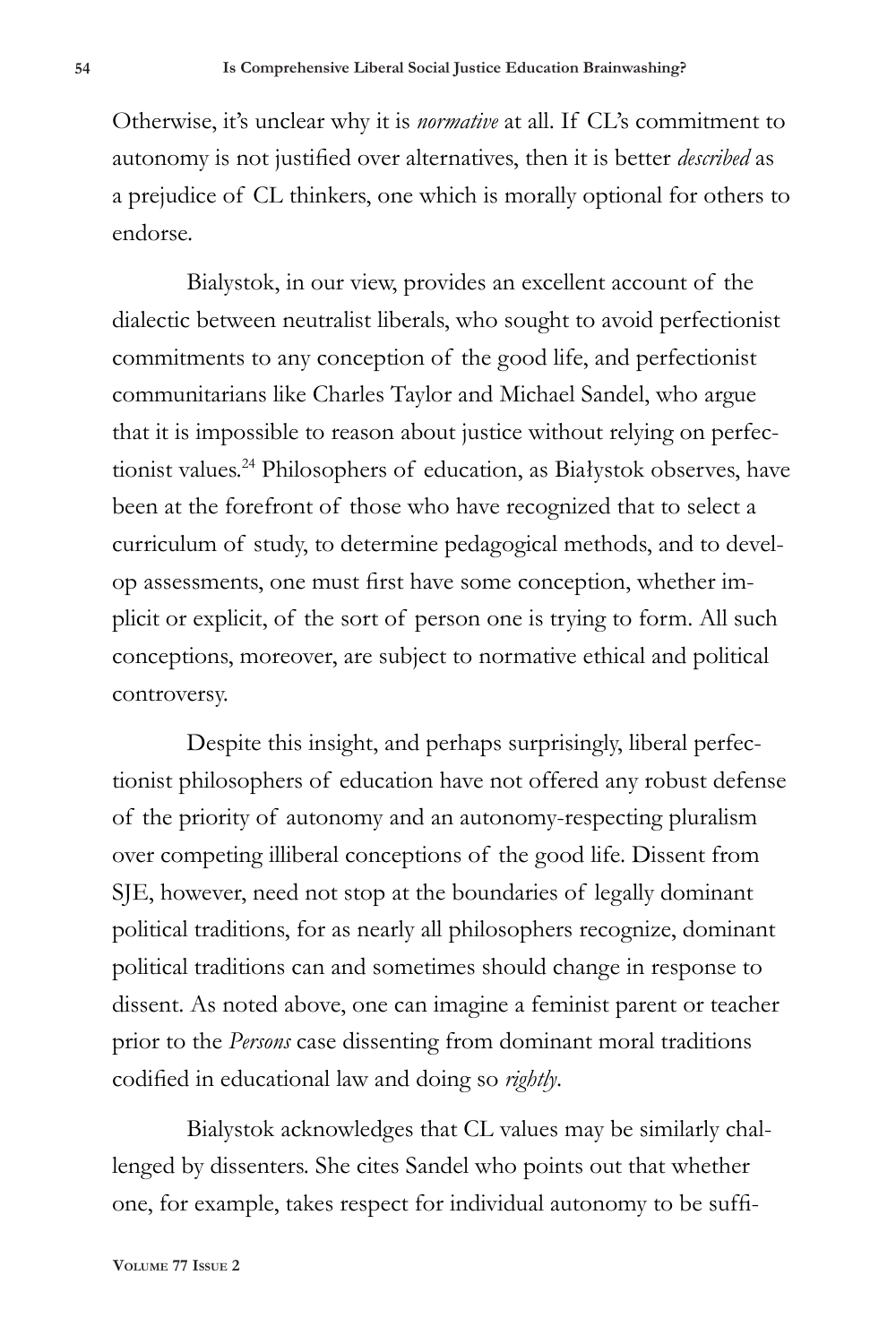cient to ground the right to an abortion, depends upon how one sees the moral priority of individual autonomy over one's other perceived obligations such as those articulated in one's religion. If one rejects CL and the priority of autonomy, then one may not be convinced that any form of SJE that teaches one has a moral right to choose to have an abortion or one's sexual identity is morally and pedagogically correct. This is to say nothing of those who might think that CL in Canada is a colonial doctrine that wrongly displaces Indigenous philosophical traditions of ethics and law.25 We support many of the practices CL theorists seek to defend but think a justification is needed to respond to dissenting parents who may think otherwise.

Bialystok does not cite any ultimate grounding for the commitment to CL. But we take this to be no limitation of her work in specific. To our knowledge, one does not exist in the literature. Meira Levinson and Stephen Macedo start from the axioms of the liberal-democratic tradition in developing arguments for a partially comprehensive view of liberal democratic politics.<sup>26</sup> Joseph Raz only claims that it is hard to flourish in an autonomy-supporting society if one is not autonomous.27 Like other CL theorists, Raz does not show *why* it would be best to *continue* to *reproduce* autonomy-valuing societies. Harry Brighouse & Adam Swift claim that respect for autonomy or its denial is the point of "bedrock disagreement" in their account of the responsibilities of parents, without showing that it is wrong to disagree at the level of bedrock.28 Eammon Callan claims that liberalism does not need to show it makes life good, only that it does not make life bad.29 But presumably, for dissenters, their view is that liberalism *does* make life bad or, at least, *worse* than it would otherwise be.<sup>30</sup> In the cases that matter in morally justifying SJE, the cases where CL is in question and people think CL would be *bad* to endorse, these accounts are silent.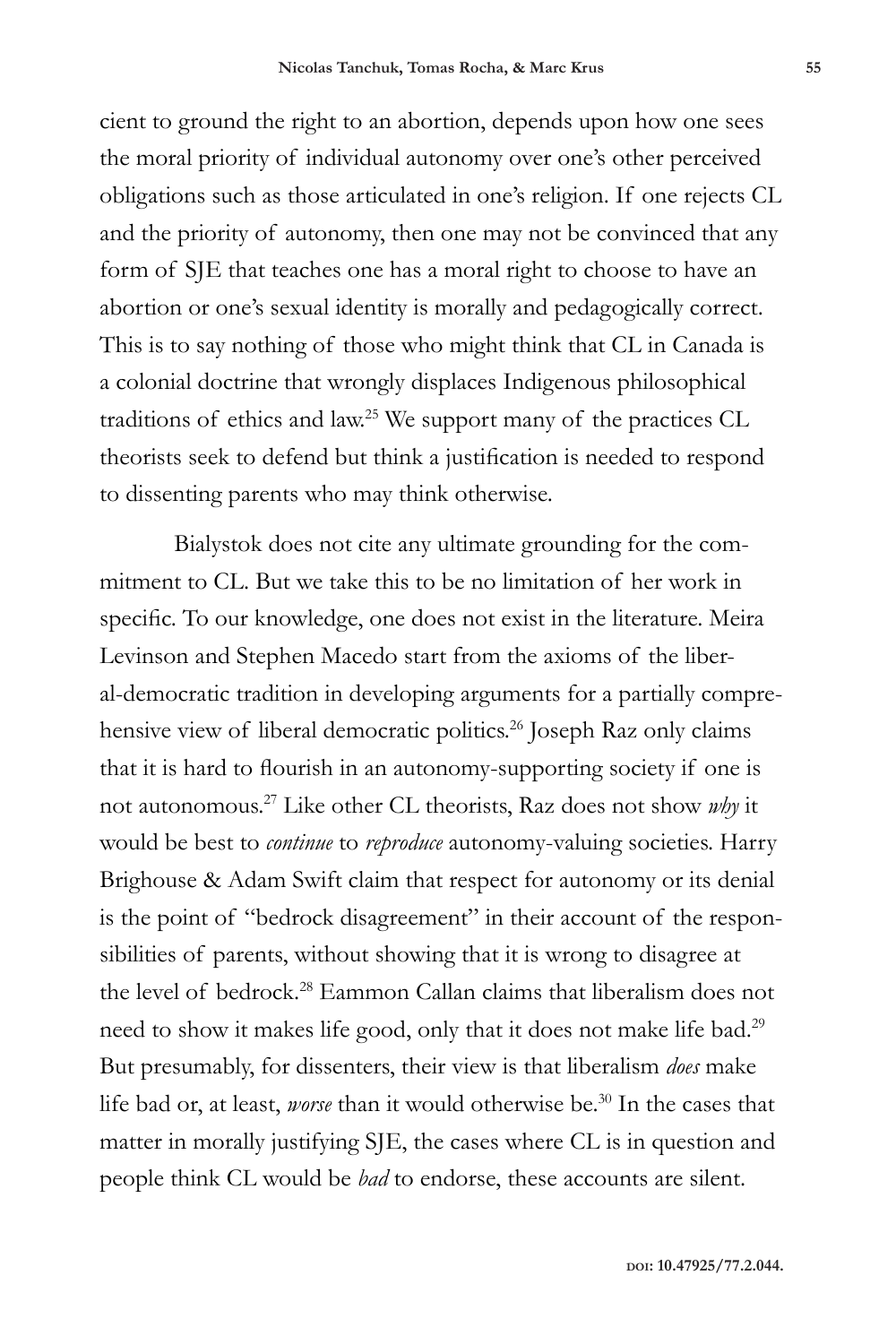Elsewhere, Harry Brighouse develops a Millian argument for teaching for autonomy based on individuals' unique constitutions. Brighouse asserts that there are some forms of life that are objectively "very good" but within which some will not be able to flourish. "A homosexual," Brighouse claims, "simply cannot live, from the inside, a way of life in which those who refrain from heterosexual marriage and childrearing are social outsiders."31 Autonomy skills are needed, Brighouse concludes, so such people can exit such ways of life into other good lives and flourish. But this is perplexing. For if it's true that homosexuality is permissible, is not the homophobic way of life objectively wrong about what flourishing requires *even* for the morally corrupt homophobe—not simply "for homosexuals"? One might think it's not the ability to choose a different but also "very good way of life" that is needed here, but the ability to discover that homophobia ought to be dismantled in *any* community for it is at odds with true flourishing. Intellectual skills are needed to discover and instrumental skills to move the community to a monist vision of flourishing—not the choice *between* plural but distinct accounts of ultimate ends.

On the left, CL also faces push-back from democratic socialist critical theory grounded in the autonomous value of learning. Rahel Jaeggi, for example, argues for a teleological conception of autonomy that, following Dewey, explicitly rejects pluralism about the ultimate end of human conduct.32 For Jaeggi, but not the Berlin-Rawls tradition, valuing autonomy is not synonymous with valuing practical choice between incommensurable ultimate ends. Instead, for Jaeggi, following Dewey and Hegel, positive freedom is forged through the growth of capacities to learn and solve problems *as our provisional but singular ultimate end.*33 In this competing, progressive tradition, the telos of promoting learning in community is a monist critical ethical goal that conflicts with liberal pluralism about ultimate ends.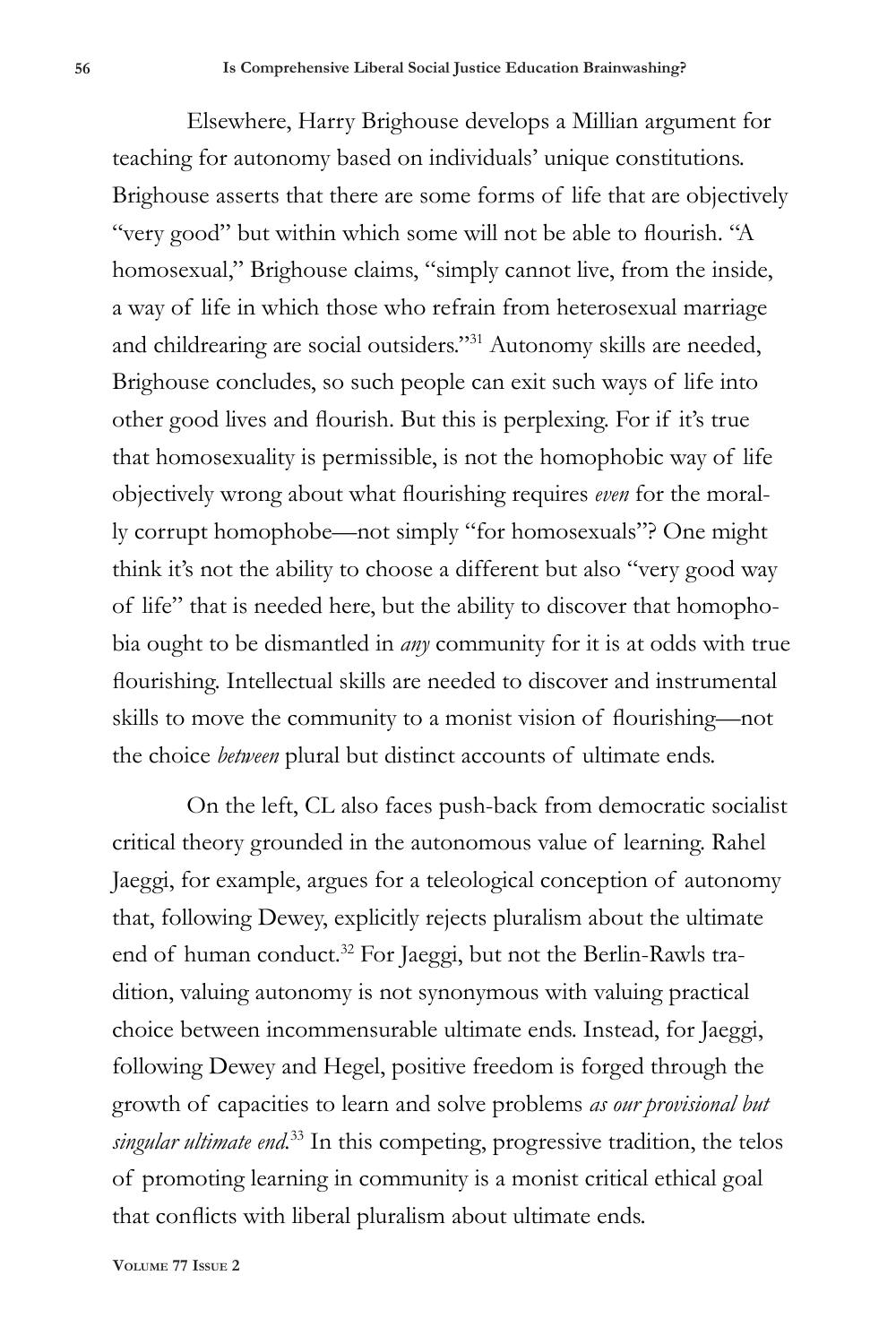To promote learning and problem-solving in community, if the empirical evidence is sufficiently clear, a teacher in the Deweyan tradition might have a duty to reject respect for some forms of religious pluralism which liberalism would hold to be reasonable. For example, on this alternative learning-ethic picture, if homophobia undermines LGBTQ\* people's ability to participate in community *as a learner and problem-solver*, then there is no free-standing respect owed to religious doctrines that are homophobic, even if they are "reasonable" in liberal terms. Furthermore, if diversity of life experience enriches a learning environment, teachers might rightly seek to not only expose students to the possibility of living LGBTQ\* lives and ask that they be tolerated by dissenters but also seek to have students *actually affirm* such lives and lead a critical assessment of beliefs blocking such affirmation *as groundless*. Teaching students to affirm LGBTQ\* lives as valuable contrary to (say) their homophobic religious beliefs, would violate condition (5) above and some interpretations of (2), but would do so justifiably for Deweyan progressive accounts of ethics and politics. This more robust equity-focused picture of SJE teaches for a different conception of ethical truth and seeks to actively dismantle oppressive forms of pluralism that CL would otherwise shield. These commitments, we think, may resonate with the sensibilities of at least some critically-minded social justice educators.

We do not here intend to show that any of these alternative views are warranted. We aim only to point out that there is a real moral and political question at stake between proponents of CL SJE and other conceptions of the justification of the political content of education. If CL SJE is not to be assumed dogmatically, then more work needs to be done. Otherwise, CL SJE violates condition (4) by treating its own values as beyond the need for normative justification, qualifying on its own terms as a case of "brainwashing."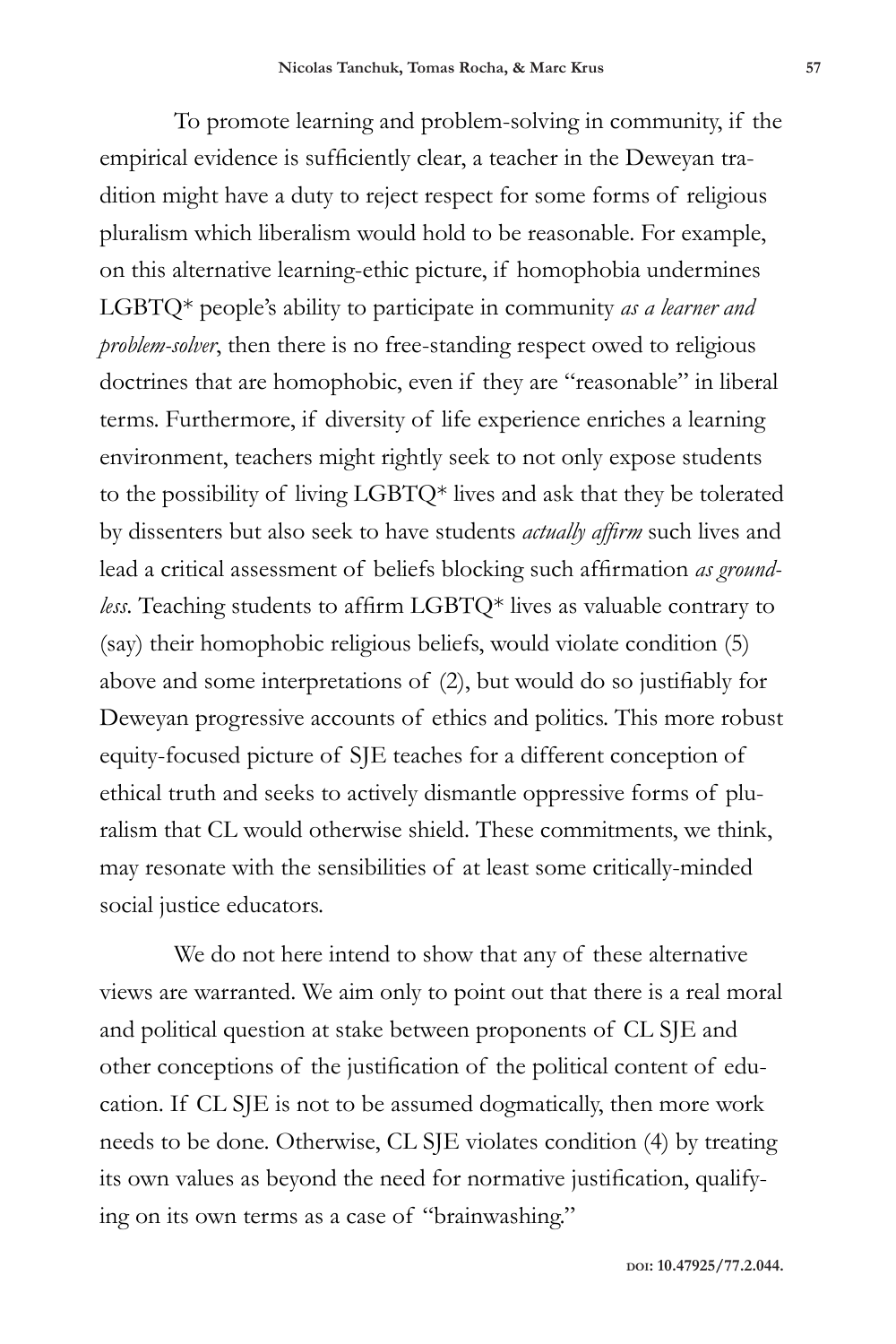1 Lauren Bialystok, "Politics Without 'Brainwashing': A Defense of Social Justice Education," *Curriculum Inquiry* 43, no. 3 (2014): 414.

2 Bialystok, "Politics Without 'Brainwashing,'" 417. Bialystok rejects emotivism in a footnote and an error-theoretic critique of SJE without argument. We note this in part to note a tendency in liberal political theory to treat its own axioms as starting points.

3 Nick Niedzwiadek, "Trump Goes After Black Lives Matter, 'Toxic Propaganda' in Schools," *Politico*, Sep 17, 2020, https://www.politico.com/news/2020/09/17/ trump-black-lives-matter-1619-project-417162.

4 Bialystok, "Politics Without 'Brainwashing,'" 414.

5 Bialystok, 415.

6 Bialystok, 430-1.

7 Bialystok, 415.

8 John Rawls, *A Theory of Justice* (Cambridge: Harvard University Press, 1971); John Rawls, *Political Liberalism* (New York: Columbia University Press, 1993); Stephen Macedo, *Liberal Virtues: Citizenship Virtue & Community in Liberal Constitutionalism,*  (New York: Oxford University Press, 1990); Eamonn Callan, *Creating Citizens: Political Education and Liberal Democracy,* (New York: Oxford University Press, 1997); Meira Levinson, *The Demands of Liberal Education* (New York: Oxford University Press, 1999); Harry Brighouse, *On Education* (New York: Routledge, 2006); and Danielle Allen, *Education and Equality.* (Chicago: University of Chicago Press, 2016). 9 Bialystok, "Politics Without 'Brainwashing,'" 421.

10 Callan, *Creating Citizens,* 38-39.

11 Joseph Raz, *The Morality of Freedom* (New York: Oxford University Press, 1986) 12 Macedo, *Liberal Virtues,* 258.

13 Macedo, 264.